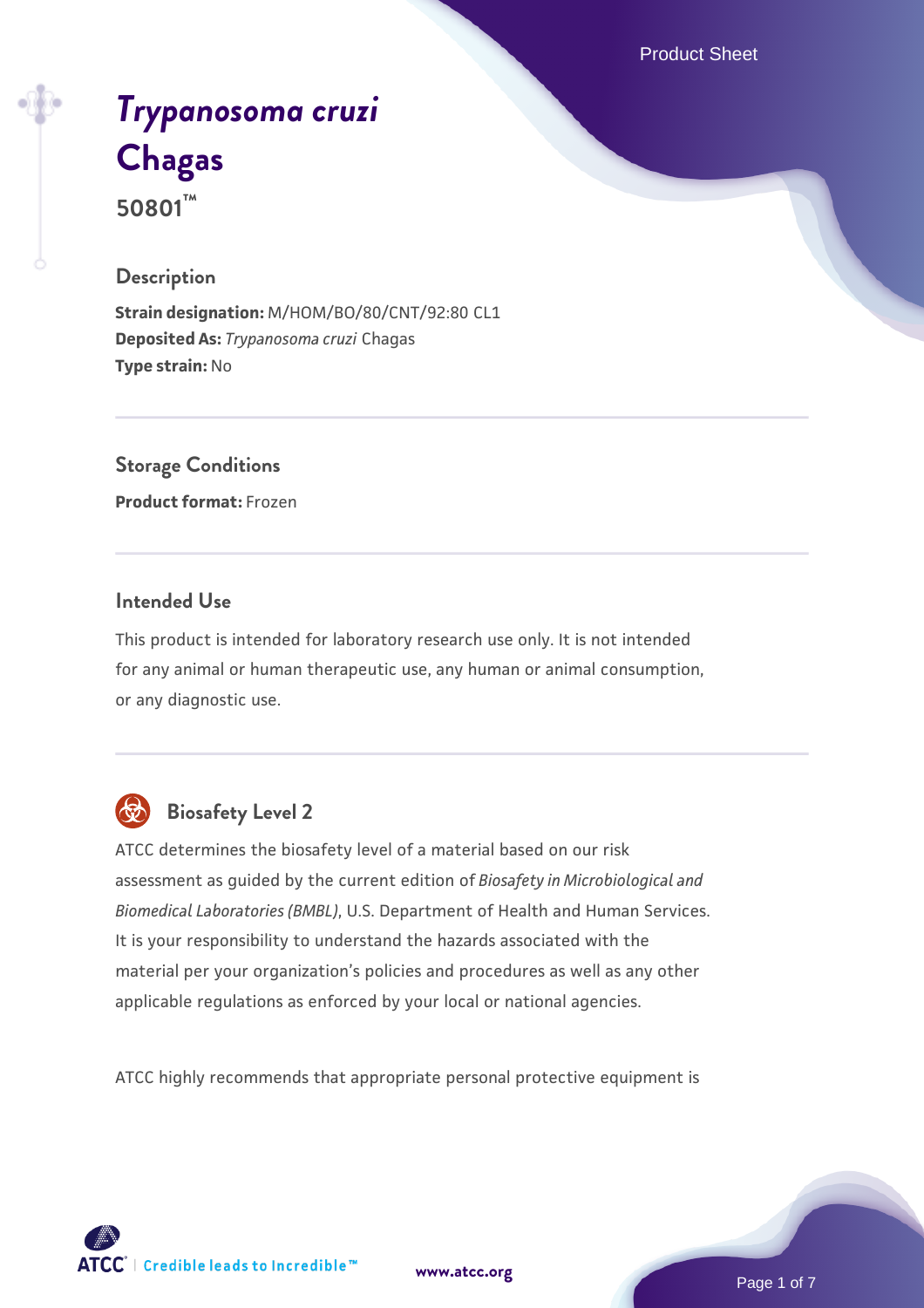always used when handling vials. For cultures that require storage in liquid nitrogen, it is important to note that some vials may leak when submersed in liquid nitrogen and will slowly fill with liquid nitrogen. Upon thawing, the conversion of the liquid nitrogen back to its gas phase may result in the vial exploding or blowing off its cap with dangerous force creating flying debris. Unless necessary, ATCC recommends that these cultures be stored in the vapor phase of liquid nitrogen rather than submersed in liquid nitrogen.

#### **Certificate of Analysis**

For batch-specific test results, refer to the applicable certificate of analysis that can be found at www.atcc.org.

#### **Growth Conditions**

**Medium:**  [ATCC Medium 1029: LIT medium](https://www.atcc.org/-/media/product-assets/documents/microbial-media-formulations/1/0/2/9/atcc-medium-1029.pdf?rev=009b0128e05943ff8e9a510a8b4def08) **Instructions for complete medium:** ATCC Medium 1029 **Temperature:** 25°C **Culture system:** Axenic

#### **Handling Procedures**

#### **Culture maintenance:**

1. Agitate a culture at or near peak density by inverting several times.

2. Aseptically transfer a 0.1 ml aliquot to a T-25 tissue culture flask containing 10 ml of fresh complete medium.

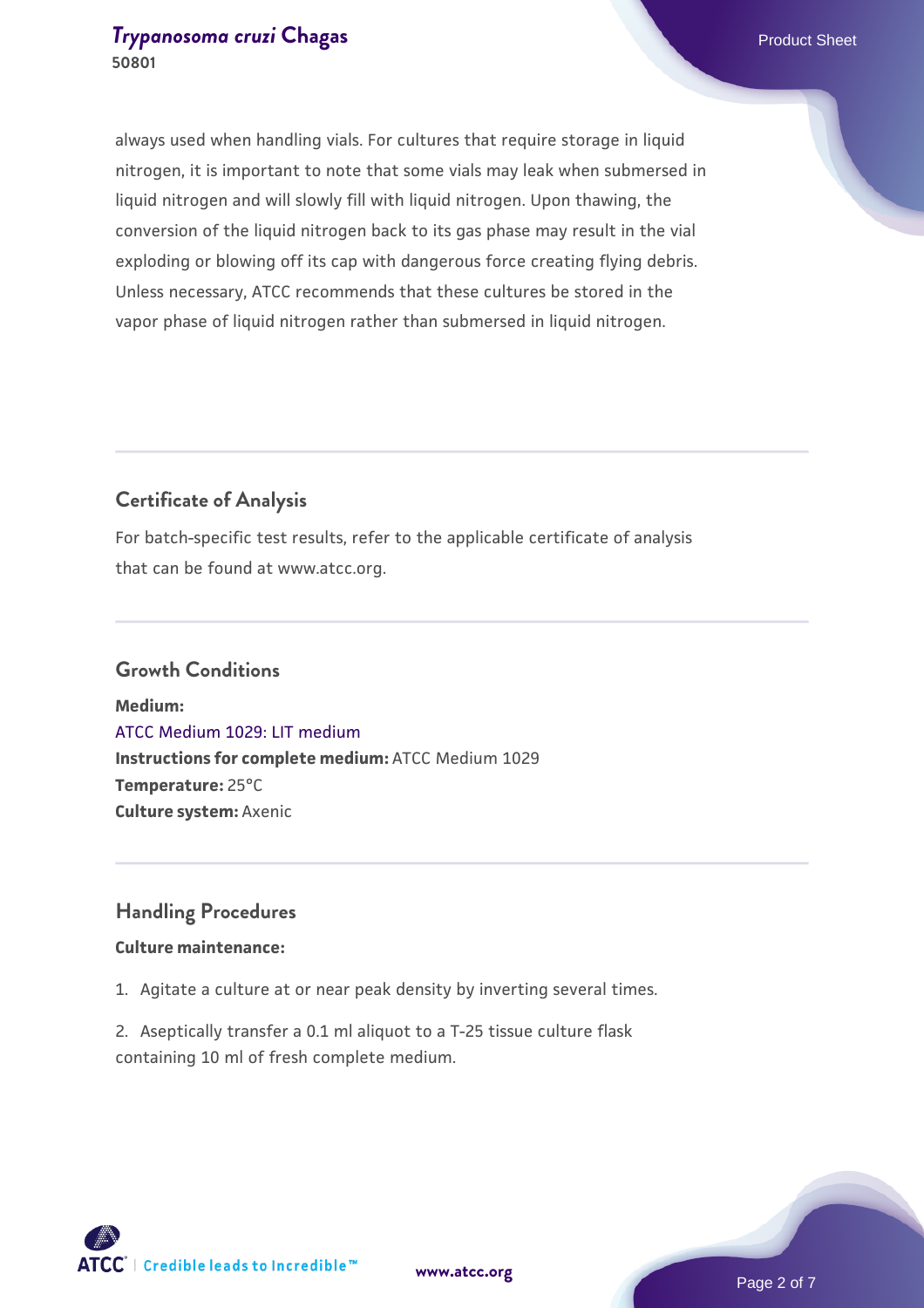**50801**

3. Screw cap on tightly and incubate at 20-25°C.

4. Subculture every 14-21d.

#### **Cryopreservation:**

1. Harvest cells from several cultures in very late logarithmic to early stationary phase of growth. Vigorously agitate to suspend the cells.

2. Aseptically transfer the cell suspension to 15 ml plastic centrifuge tubes.

3. Centrifuge at  $\sim$ 800 x g for 5 min.

4. While cells are centrifuging, prepare a 10% solution of DMSO in complete ATCC Medium 1029. Cool on ice.

5. Remove the supernatant and pool the cell pellets to the final volume desired with fresh growth medium.

6. Combine the cell suspension with an equal volume of 10% DMSO cryoprotectant solution (prepared in step 4) to yield a final concentration of 5% DMSO.

7. Dispense in 0.5 ml aliquots to 1.0-2.0 ml Nunc vials (special plastic vials for cryopreservation).

8. Place the vials in a controlled rate freezing unit. From room temperature cool at -1°C/min to -40°C. At -40°C, plunge ampules into liquid nitrogen. Alternatively, place the vials in a Nalgene 1°C freezing apparatus. Place the apparatus at -80°C for 1.5 to 2 hours and then plunge ampules into liquid nitrogen. (The cooling rate in this apparatus is approximately -1°C/min.).

9. Store ampules in a liquid nitrogen refrigerator until needed.

10. To establish a culture from the frozen state, place a frozen ampule in a 35°C water bath just enough to cover the frozen material. Allow the ampule to thaw completely (2-3 min).

11. Immediately after thawing, aseptically remove the contents and transfer to a T-25 tissue culture flask containing 10 ml of fresh complete ATCC medium 1029.

12.Screw the cap on tightly and incubate at 20-25°C. Observe the culture

**[www.atcc.org](http://www.atcc.org)**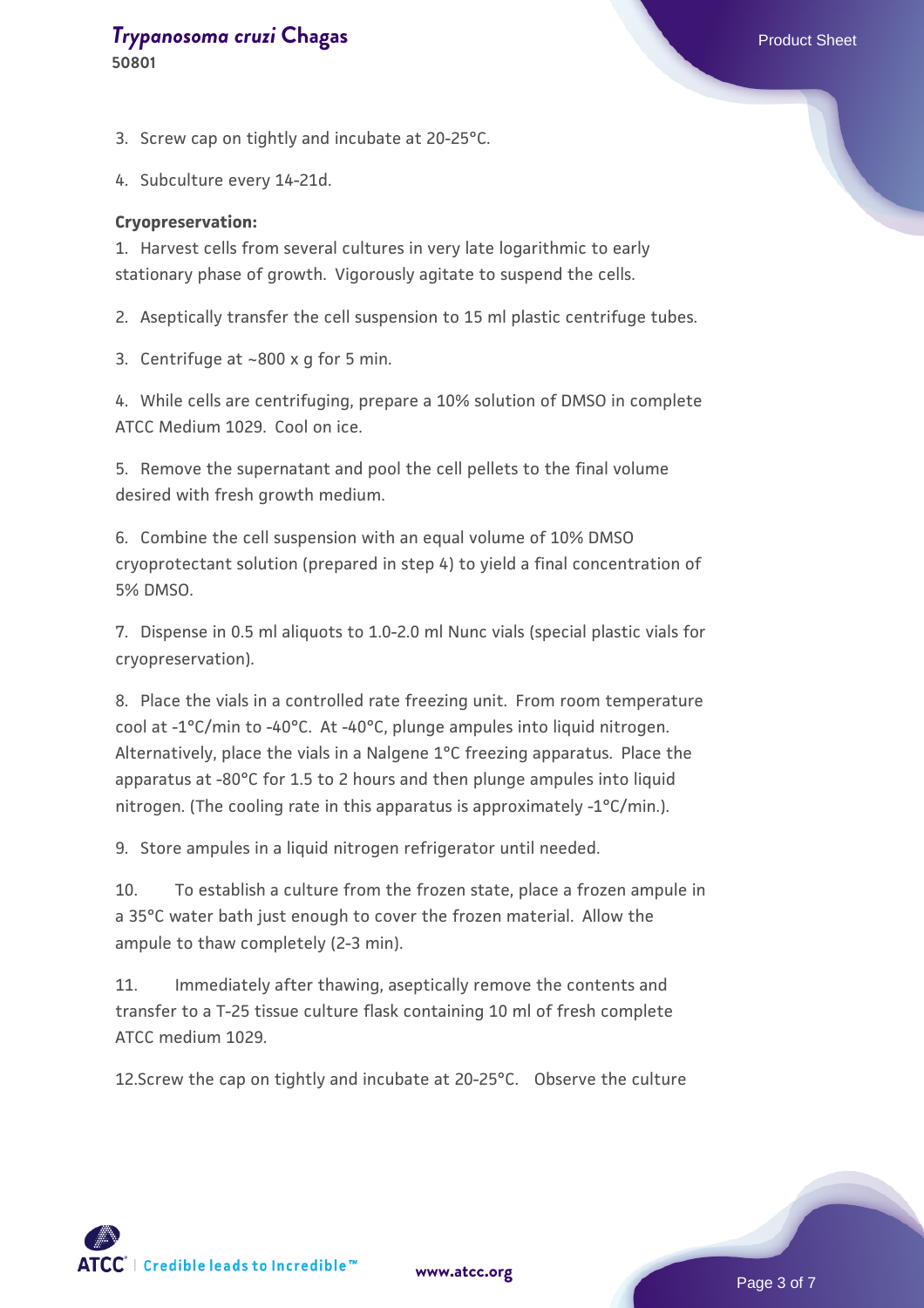daily and transfer when numerous trophozoites are observed.

#### **Notes**

Additional information on this culture is available on the ATCC web site at www.atcc.org.

While every effort is made to insure authenticity and reliability of strains on deposit, ATCC is not liable for damages arising from the misidentification or misrepresentation of cultures.

ATCC recommends that individuals contemplating commercial use of any culture first contact the originating investigator to negotiate an agreement. Third party distribution of this culture is discouraged, since this practice has resulted in the unintentional spreading of contaminated cultures.

#### **Material Citation**

If use of this material results in a scientific publication, please cite the material in the following manner: *Trypanosoma cruzi* Chagas (ATCC 50801)

#### **References**

References and other information relating to this material are available at www.atcc.org.

#### **Warranty**

The product is provided 'AS IS' and the viability of ATCC® products is warranted for 30 days from the date of shipment, provided that the



**[www.atcc.org](http://www.atcc.org)**

Page 4 of 7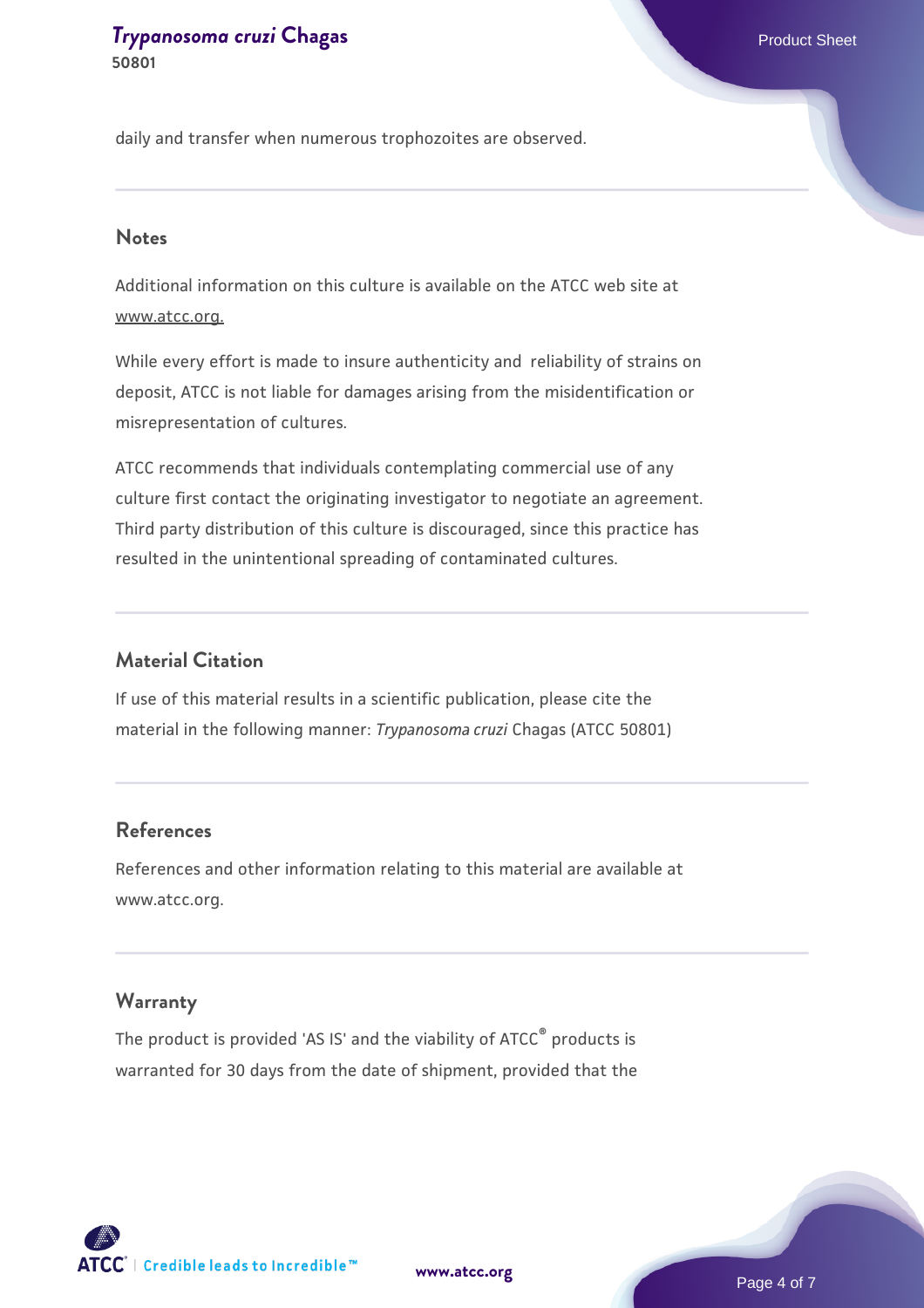customer has stored and handled the product according to the information included on the product information sheet, website, and Certificate of Analysis. For living cultures, ATCC lists the media formulation and reagents that have been found to be effective for the product. While other unspecified media and reagents may also produce satisfactory results, a change in the ATCC and/or depositor-recommended protocols may affect the recovery, growth, and/or function of the product. If an alternative medium formulation or reagent is used, the ATCC warranty for viability is no longer valid. Except as expressly set forth herein, no other warranties of any kind are provided, express or implied, including, but not limited to, any implied warranties of merchantability, fitness for a particular purpose, manufacture according to cGMP standards, typicality, safety, accuracy, and/or noninfringement.

#### **Disclaimers**

This product is intended for laboratory research use only. It is not intended for any animal or human therapeutic use, any human or animal consumption, or any diagnostic use. Any proposed commercial use is prohibited without a license from ATCC.

While ATCC uses reasonable efforts to include accurate and up-to-date information on this product sheet, ATCC makes no warranties or representations as to its accuracy. Citations from scientific literature and patents are provided for informational purposes only. ATCC does not warrant that such information has been confirmed to be accurate or complete and the customer bears the sole responsibility of confirming the accuracy and completeness of any such information.

This product is sent on the condition that the customer is responsible for and assumes all risk and responsibility in connection with the receipt, handling, storage, disposal, and use of the ATCC product including without limitation taking all appropriate safety and handling precautions to minimize health or environmental risk. As a condition of receiving the material, the customer



**[www.atcc.org](http://www.atcc.org)**

Page 5 of 7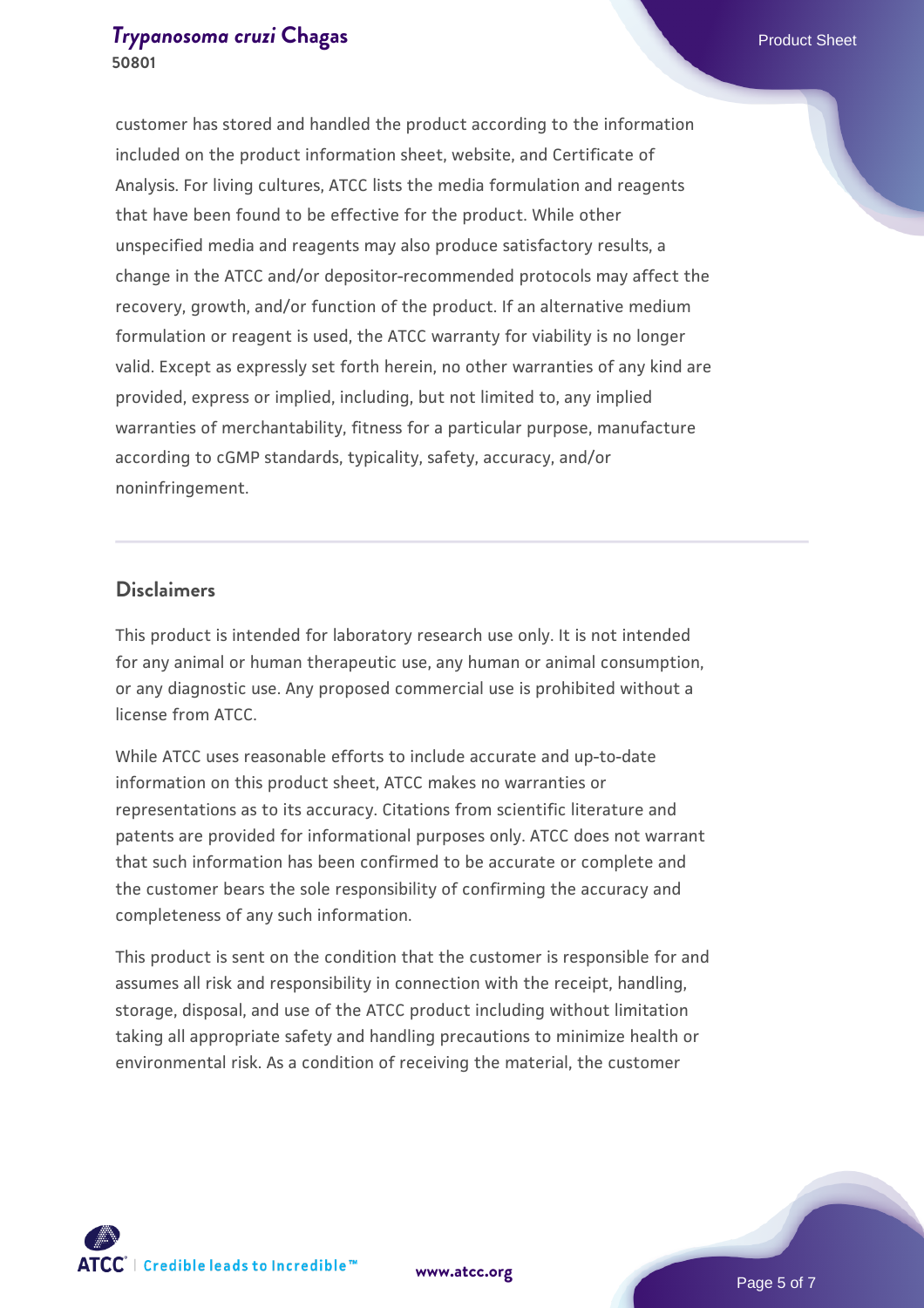agrees that any activity undertaken with the ATCC product and any progeny or modifications will be conducted in compliance with all applicable laws, regulations, and guidelines. This product is provided 'AS IS' with no representations or warranties whatsoever except as expressly set forth herein and in no event shall ATCC, its parents, subsidiaries, directors, officers, agents, employees, assigns, successors, and affiliates be liable for indirect, special, incidental, or consequential damages of any kind in connection with or arising out of the customer's use of the product. While reasonable effort is made to ensure authenticity and reliability of materials on deposit, ATCC is not liable for damages arising from the misidentification or misrepresentation of such materials.

Please see the material transfer agreement (MTA) for further details regarding the use of this product. The MTA is available at www.atcc.org.

#### **Copyright and Trademark Information**

© ATCC 2021. All rights reserved. ATCC is a registered trademark of the American Type Culture Collection.

#### **Revision**

This information on this document was last updated on 2021-05-19

#### **Contact Information**

ATCC 10801 University Boulevard Manassas, VA 20110-2209 USA US telephone: 800-638-6597 Worldwide telephone: +1-703-365-2700